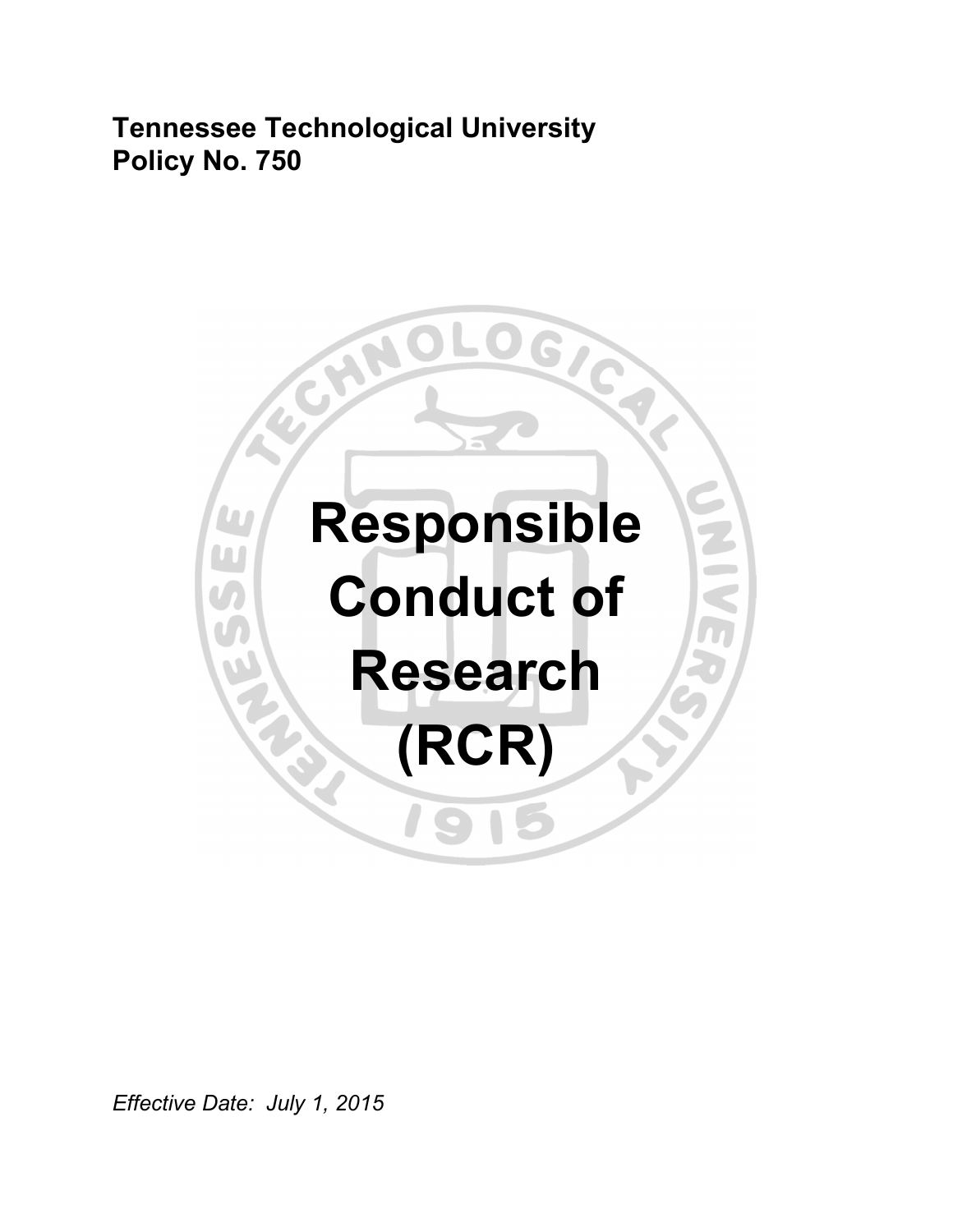**Policy No.:** 750 **Policy Name:** Responsible Conduct of Research (RCR) **Policy Subject:** Responsible Conduct of Research, Research Integrity, Research Ethics, Research Misconduct **Date Revised:** July 1, 2015

#### **I. Purpose**

The purpose of this policy is to set forth Tennessee Tech's requirements for training in Responsible Conduct of Research (RCR).

Tennessee Tech recognizes that maintaining the highest standards of ethics in research is essential to the advancement of knowledge and to retaining public trust in the research and scholarly activities conducted by its faculty, students and staff. Consequently, all faculty, staff and students engaged in research and scholarly activities are required to be familiar with the training requirements described in this policy.

## **II. Review**

This policy will be reviewed every three years or whenever circumstances require review, whichever is earlier, by the Associate Vice President for Research with recommendations for revision presented to the Vice President for Research and Economic Development.

#### **III. Definition**

Responsible Conduct of Research – The practice of scientific investigation with integrity. It involves the awareness and application of established professional norms and ethical principles in the performance of all activities related to scientific research.

## **IV. Policy**

- **A.** All faculty, staff, post-doctoral students, graduate and undergraduate students must familiarize and comply with applicable guidelines and policies including, but not limited to:
- **1.** National Science Foundation (NSF): NSF requires that all students and postdoctoral scholars who receive NSF funds complete an RCR training. Details regarding NSF requirements are available [here.](http://www.nsf.gov/pubs/policydocs/rcr/faqs_mar10.pdf)
- **2.** National Institutes of Health (NIH): NIH requires that all trainees, fellows, participants and scholars who receive support through any NIH training grant, career development awards, research education grant, and dissertation research grant, complete RCR training. Details regarding NIH's requirements are available at http://grants.nih.gov/training/responsibleconduct.htm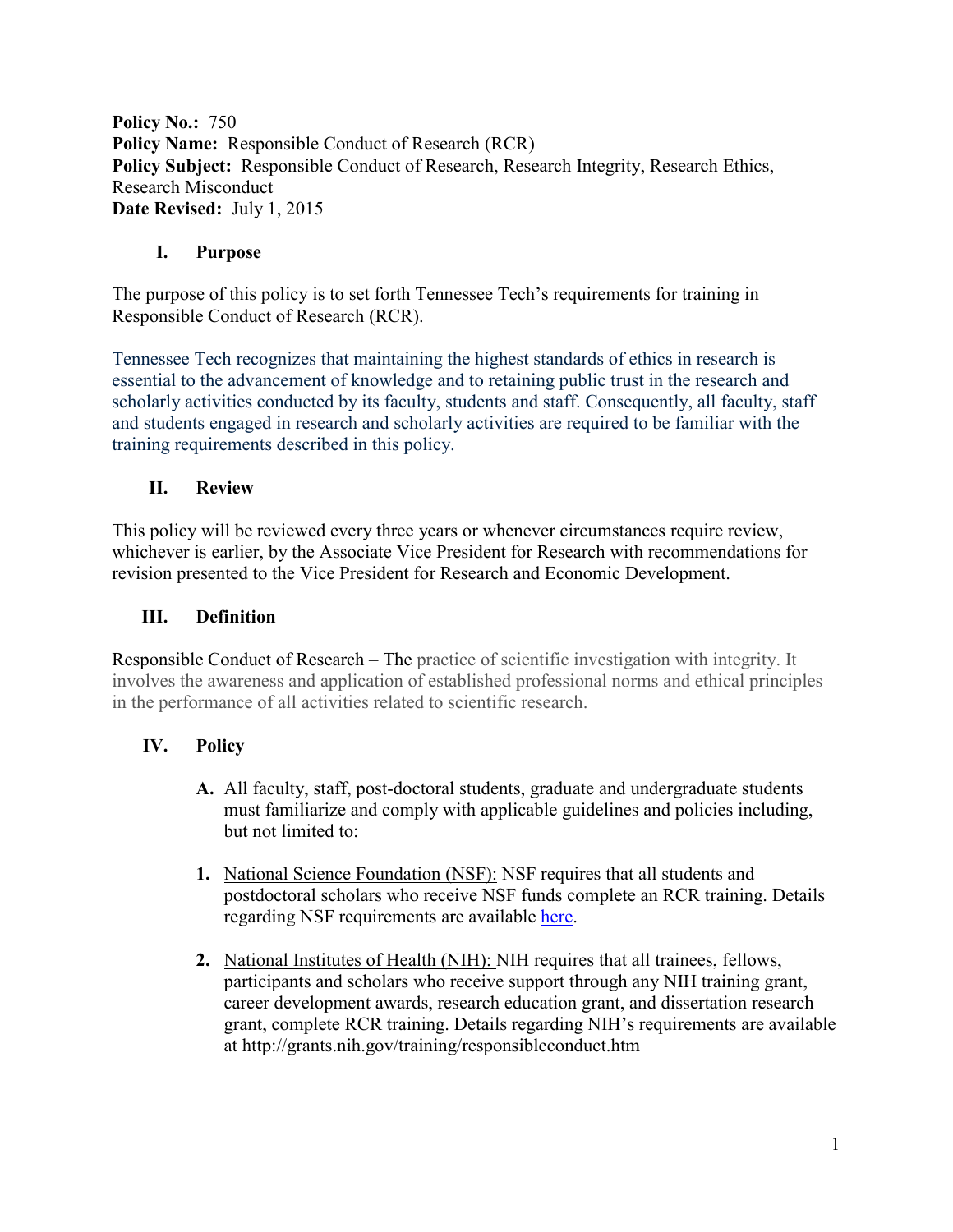- **B.** Tennessee Tech provides the Collaborative Institutional Training Initiative (CITI) Course in the Responsible Conduct of Research (RCR) for all individuals involved in research and scholarly activity.
- **C.** The Tennessee Tech's basic CITI RCR course includes the following topics:
- **1.** Introduction to the Responsible Conduct of Research
- **2.** Research Misconduct
- **3.** Data Acquisition and Management
- **4.** Responsible Authorship
- **5.** Peer Review
- **6.** Mentoring
- **7.** Conflicts of Interest
- **8.** Collaborative Research
- **9.** Export Control
- **D.** All faculty, staff, post-doctoral students, graduate and undergraduate students who are personnel or are involved in sponsored research and scholarly activities, regardless of source of funding must take and pass the Tennessee Tech's basic RCR training modules of the CITI within six weeks of initiating their research activities. Instructions for completing the training are available [here.](https://www.tntech.edu/research/training/)
- **E.** All faculty, staff, post-doctoral students, graduate and undergraduate students who are involved in research or scholarly activities in human subjects or animal care and use must take and pass the basic RCR training modules of the CITI, in addition to CITI Human Subjects modules or Animal Care and Use modules that are pertinent to their project, prior to initiating their research or scholarly activities.
- **F.** All faculty, staff, and students who serve on the Institutional Review Board for the Protection of Human Subjects (IRB), Institutional Animal Care and Use Committee (IACUC), and Intellectual Property Advisory Committee (IPAC) must take and pass the basic RCR basic training course, in addition to pertinent CITI modules for the committees they serve.
- **G.** On-line training certificates will be valid for five years provided there is no major change to the regulations. Office of Research will notify researchers if their training certificates less than five years old need to be updated.